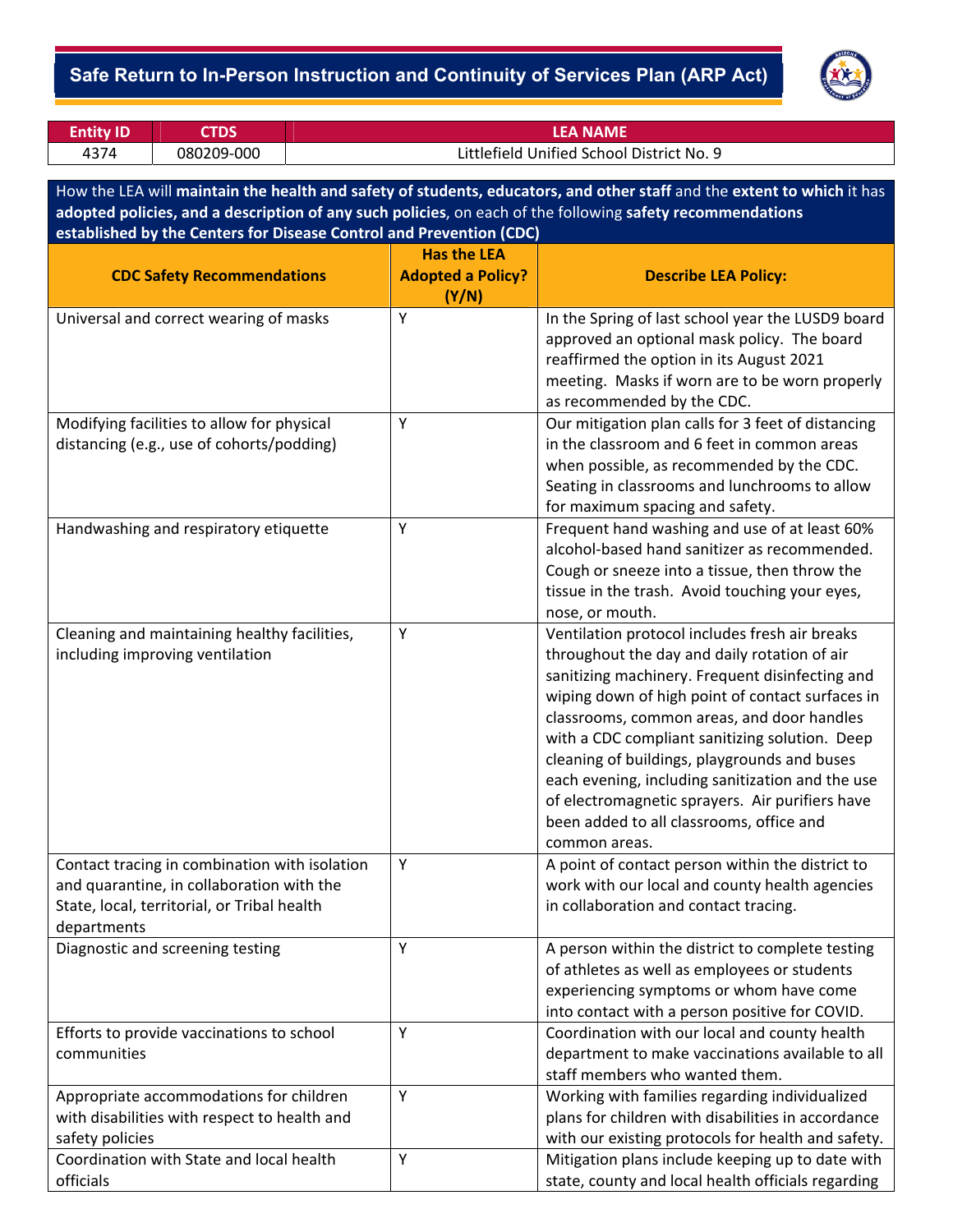

recommendations and risk level.

How the LEA will ensure **continuity of services**, including but not limited to services to address **students' academic needs** and **students' and staff social, emotional, mental health**, and **other needs**, which may include **student health and food services**

#### **How the LEA will Ensure Continuity of Services?**

LUSD 9 returned to in-person instruction during the 2020-2021 school year and will maintain that model throughout the school year. LUSD9 will emphasize the use of adopted and recommended sanitizing procedures and social distancing guidelines in accordance with CDC recommended health and safety guidelines. The governing board of LUSD9 adopted an optional mask policy and those who choose to wear masks will wear properly, as recommended by the CDC. PPE may be used, but according to Arizona State Legislative mandates, they may not be required.

In person instruction will be available for the same number of days per week and open the same hours offered during the prior school year before the COVID‐19 closures or mitigation strategies took effect. ESSER funds are being used to maintain the same number of teachers and staff or increase the number to help ensure the return of school employees to assist in the continuity of services for returning to in‐person instruction. Two new positions have been added to ensure the safety of students and to assist in the academic support of our subgroups. In the event of a school closure due to COVID 19 cases or exposure, regular classroom teachers will convert their instruction to remote learning and provide recorded instruction, materials, resources, and assignments via Google Classroom until face to face instruction can resume, maintaining continuity of classroom instruction. Junior High and High School teachers would use the online features of their curricula and could have access to Imagine Learning to help facilitate remote learning and maintain continuity of services. Additionally, time would be designated each week for live lessons for instruction via remote distance learning options until in‐person learning can resume. The district will each provide free on‐site support options and make them available for the same number of days per week and open the same hours offered during the prior school year before the COVID‐19 closure took effect. The district increased the amount of devices and students are issued a Chrome Book for the year so they have technology available to them whether on school campuses or at home. All teachers were issued a laptop with working microphones and cameras in the event of shifting to distance learning.

LUSD9 has a full time Social Worker who is also available to help support students with SEL needs. Teachers have received professional development and classroom support materials to help provide awareness and support for Social Emotional Learning. LUSD9 partnered with a local community resource to provide Project Diamondback, a personal items and food pantry available to students to help support at risk students and families. Additionally, LUSD9 has participated in the extension of the Summer Feed Nutrition Program from the Federal Government, designed to keep our students fed at no cost to them. In the event of a school shut down meals would continue to be delivered to our designated bus stops in the community. LUSD9 will follow all requirements of the USDA Summer Feed Nutrition Program, including any changes or modifications.

| <b>Students' Needs:</b>                                             |                                                                                                                                                                                                                                                                                                                                                                                                                              |  |  |  |
|---------------------------------------------------------------------|------------------------------------------------------------------------------------------------------------------------------------------------------------------------------------------------------------------------------------------------------------------------------------------------------------------------------------------------------------------------------------------------------------------------------|--|--|--|
| Academic Needs                                                      | The plan includes a model for in-person instruction, tiered academic<br>interventions and support for students in their learning gaps as well<br>as ensuring our curriculum addresses all students in their various<br>learning targets.                                                                                                                                                                                     |  |  |  |
| Social, Emotional and Mental Health Needs                           | The district has provided training and support to all staff in the area<br>of social and emotional learning and trauma informed practices. Our<br>district social worker provides direct services to the students and<br>collaborates with local providers in meeting the overall wellbeing of<br>our students. Schools have formed Professional Learning<br>Communities to specifically address students' behavioral needs. |  |  |  |
| Other Needs (which may include student health<br>and food services) | Through participation in the summer food program, our district has<br>been providing meals to students throughout the summer and many<br>of the non-school days we have had. We provided delivery of meals<br>to our bus stop locations to make it easier for students to access                                                                                                                                             |  |  |  |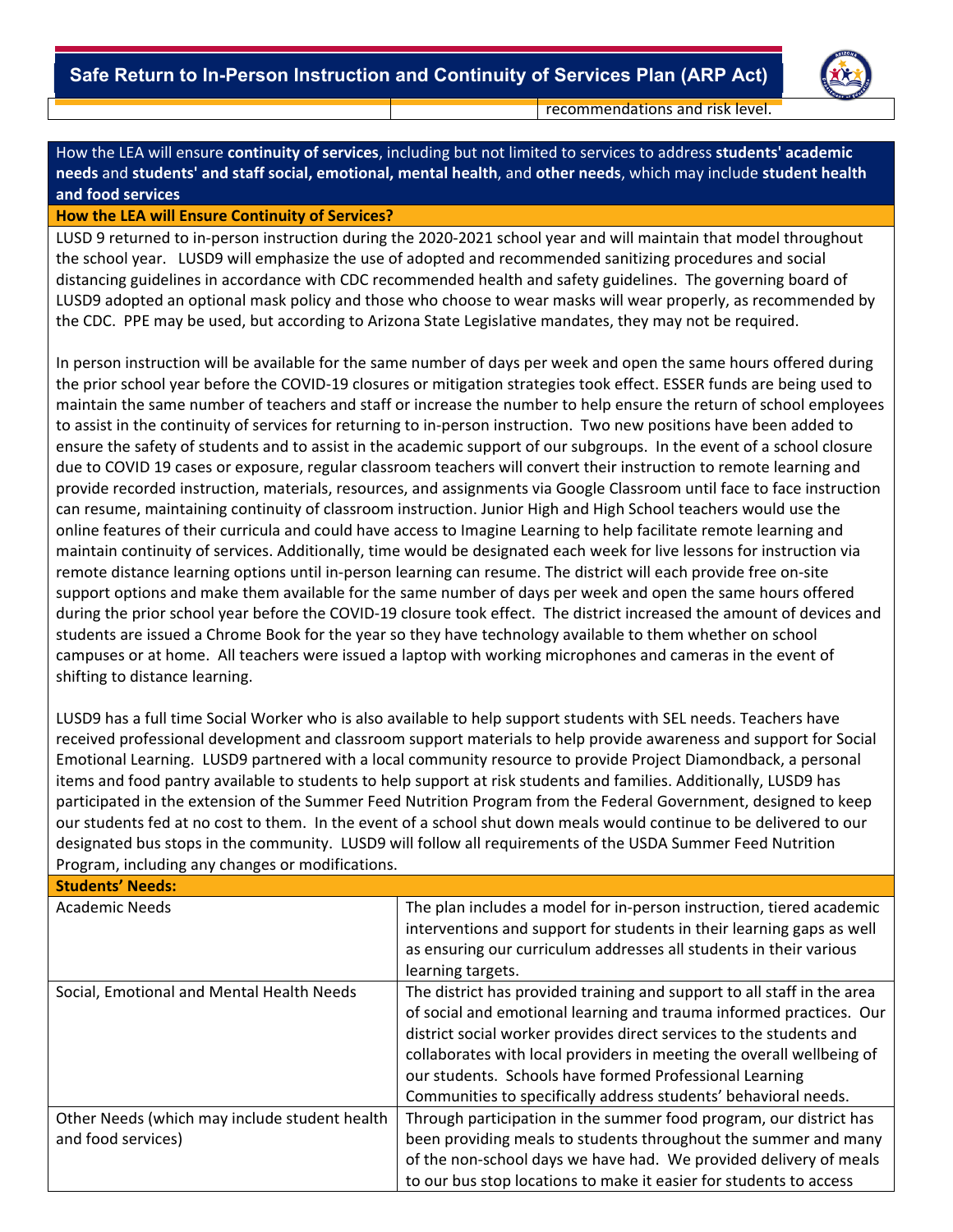### ‐ **Safe Return to In-Person Instruction and Continuity of Services Plan (ARP Act)**



|                                           | meals.                                                                                                                                                                                                                    |  |  |  |
|-------------------------------------------|---------------------------------------------------------------------------------------------------------------------------------------------------------------------------------------------------------------------------|--|--|--|
| <b>Staff Needs:</b>                       |                                                                                                                                                                                                                           |  |  |  |
| Social, Emotional and Mental Health Needs | The district has provided training and support to all staff in their own<br>needs. Support has been provided through a social worker and<br>through information about services available through our health<br>insurance. |  |  |  |
| <b>Other Needs</b>                        | Instructional support has been provided through the district's<br>contracting with a consultant who is in the schools twice a month.                                                                                      |  |  |  |

The LEA must **regularly, but no less frequently than every six months** (taking into consideration the timing of significant changes to CDC guidance on reopening schools), **review and, as appropriate, revise its plan** for the safe return to in‐person instruction and continuity of services **through September 30, 2023**

| <b>Date of Revision</b>                  | Our return safety to in person instructional plan was adopted by the         |
|------------------------------------------|------------------------------------------------------------------------------|
|                                          | board on August 12, 2021                                                     |
|                                          | Revision, February 10, 2022                                                  |
|                                          | Revision, August 11, 2022                                                    |
|                                          | Revision, February 9, 2023                                                   |
|                                          | Revision, August 10, 2023                                                    |
| <b>Public Input</b>                      |                                                                              |
| Describe the process used to seek public | Public input was sought through survey, discussion at parent meetings, staff |
| input, and how that input was taken into | meetings and communication with public health agencies, ADE guidance         |
| account in the revision of the plan:     | and by placing the plan on an agenda at a public meeting of the school       |
|                                          | district's governing board. Public comments were considered in the making    |
|                                          | of the plan then and in the future.                                          |

# **U.S. Department of Education Interim Final Rule (IFR)**

## **(1) LEA Plan for Safe Return to In‐Person Instruction and Continuity of Services**

- (a) An LEA must describe in its plan under section 2001(i)(1) of the ARP Act for the safe return to in‐person instruction and continuity of services—
	- (i) how it will maintain the health and safety of students, educators, and other staff and the extent to which it has adopted policies, and a description of any such policies, on each of the following safety recommendations established by the CDC:
		- (A) Universal and correct wearing of masks.
		- (B) Modifying facilities to allow for physical distancing (*e.g.,* use of cohorts/podding)
		- (C) Handwashing and respiratory etiquette.
		- (D) Cleaning and maintaining healthy facilities, including improving ventilation.
		- (E) Contact tracing in combination with isolation and quarantine, in collaboration with the State, local, territorial, or Tribal health departments.
		- (F) Diagnostic and screening testing.
		- (G) Efforts to provide vaccinations to school communities.
		- (H) Appropriate accommodations for children with disabilities with respect to health and safety policies.
		- (I) Coordination with State and local health officials.
	- (ii) how it will ensure continuity of services, including but not limited to services to address students' academic needs and students' and staff social, emotional, mental health, and other needs, which may include student health and food services.

(b)(i) During the period of the ARP ESSER award established in section Start Printed Page 212022001(a) of the ARP Act, an LEA must regularly, but no less frequently than every six months (taking into consideration the